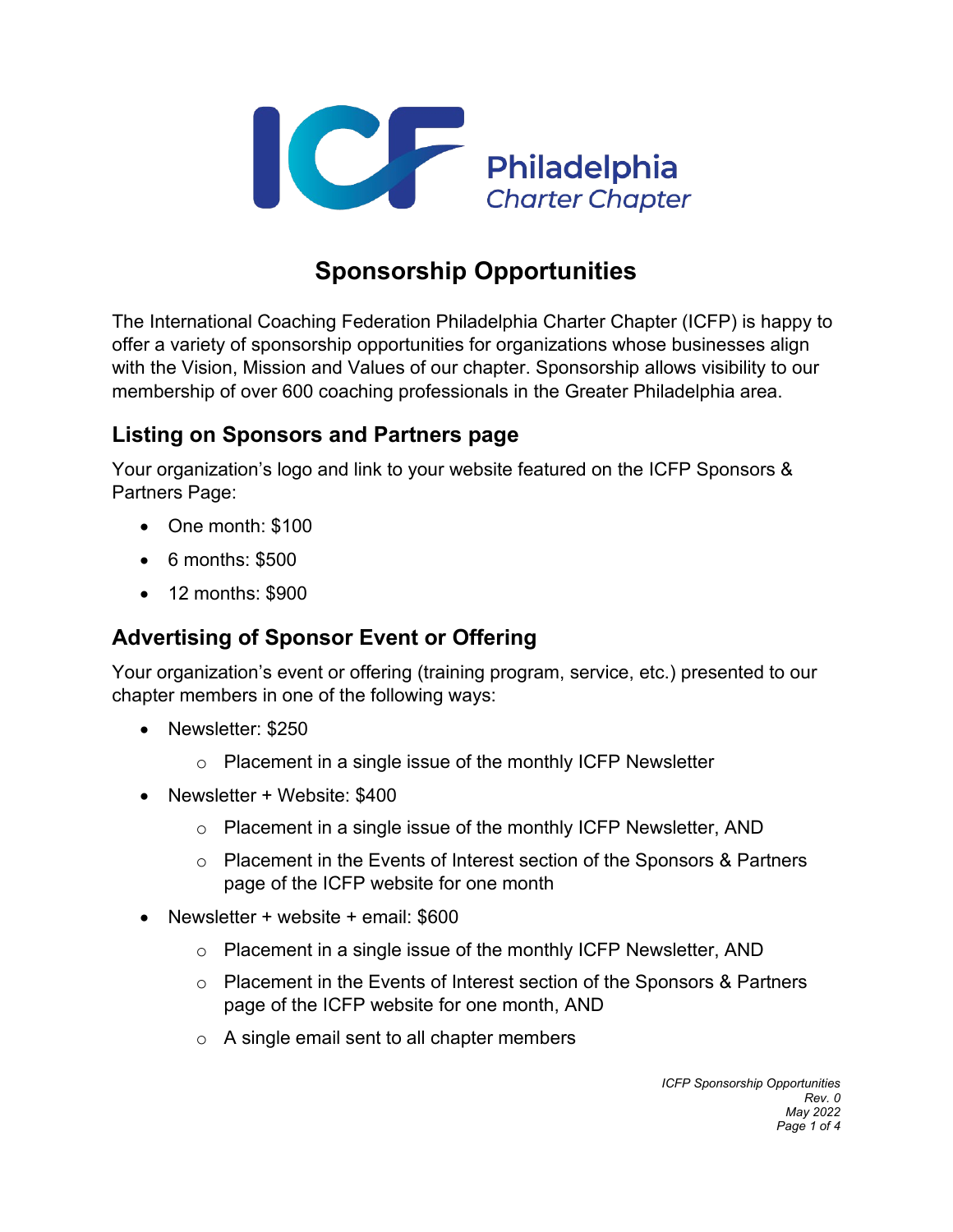# **Event-Based Sponsorship Packages**

Throughout the year, ICFP offers multiple events and programs for our members. We offer several options for sponsors to create more visibility and support these impactful programs.

#### **ICFP Event Sponsorship**

| <b>Sponsorship Level</b>                                                        | <b>Success</b> | Growth       | Ignite  |
|---------------------------------------------------------------------------------|----------------|--------------|---------|
| Number of events                                                                | 12 events      | 6 events     | 1 event |
| Cost                                                                            | \$3,000        | \$2,000      | \$500   |
| Newsletter ad with logo for 1 month/event                                       |                |              |         |
| Email blast (500+ members and affiliates)/event                                 |                |              |         |
| Company logo on ICFP that months event page                                     |                | ✓            |         |
| Featured on the Sponsors & Partners recognition page                            |                |              |         |
| Company logo on main slide presentation/ event                                  |                |              |         |
| 5-minute introduction at event                                                  |                | √            |         |
| Sponsor networking before and after event                                       |                |              |         |
| Signage, display and company marketing materials at<br>event registration table |                | $\checkmark$ |         |
| Recognition in newsletter with logo after event                                 |                |              |         |
| Attendance at event                                                             | 2              | 2            |         |

### **ICF Philadelphia Virtual Monthly Book Club**

| <b>Sponsorship Levels</b>             | Annual  | <b>Half Year</b> | <b>Monthly</b> |
|---------------------------------------|---------|------------------|----------------|
| Sessions                              | 12      | 6                |                |
| Cost                                  | \$1,500 | \$1,000          | \$200          |
| Tie-in with corporate webinar series  |         |                  |                |
| <b>Press Release Mention</b>          |         |                  |                |
| Social Media Campaign                 |         |                  |                |
| Logo on Promotional Materials         |         |                  |                |
| <b>Mention in Monthly Newsletters</b> |         |                  |                |
| Listed on Book Club Page as Sponsor   |         |                  |                |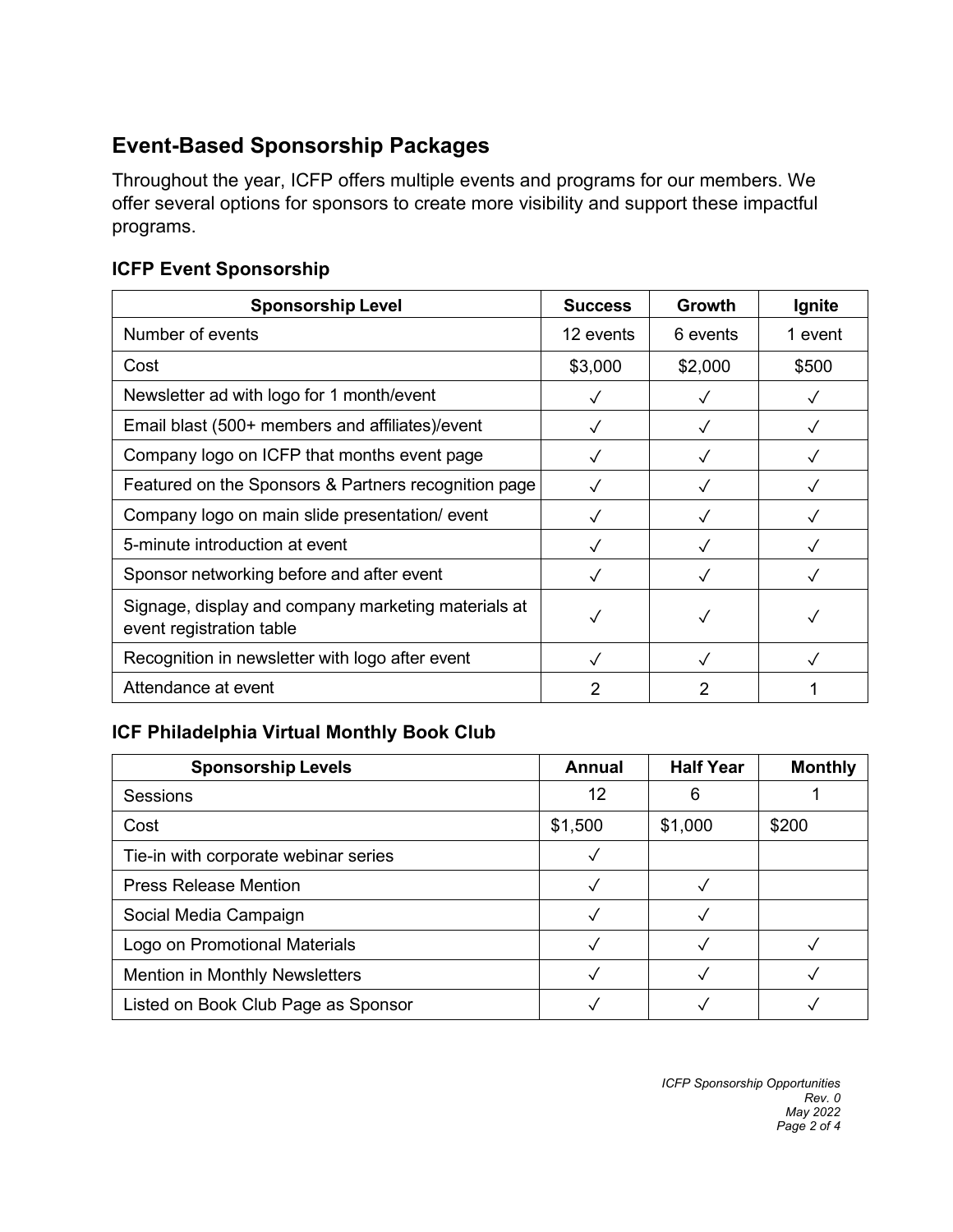| <b>Sponsorship Levels</b>                | <b>Inspire</b> | <b>Vision</b> | <b>Motivate</b> |
|------------------------------------------|----------------|---------------|-----------------|
| Cost                                     | \$1,500        | \$1,000       | \$500           |
| Logo on Promotional Materials            |                |               |                 |
| <b>Opening Announcement</b>              |                |               |                 |
| Listed on the Homepage                   | $\checkmark$   |               |                 |
| Listed on Event Page as Sponsor          | √              |               |                 |
| <b>Press Release Mention</b>             |                |               |                 |
| Social Media Campaign                    |                |               |                 |
| Program and Slides                       |                |               |                 |
| <b>Distribute Materials to Attendees</b> |                |               |                 |
| <b>Mention in Monthly Newsletters</b>    |                |               |                 |
| Virtual Seats at the Event               | 10             | 5             | 2               |

### **ICF Philadelphia International Coaching Week Sponsorship**

### **ICFP Member Discount**

Current ICFP members will receive a 15% discount on the above offerings. This applies to individual members or organizations owned/operated by the member, not organizations at which the member is employed.

## **ICF Philadelphia Mission, Vision and Values**

Sponsorship opportunities are offered to organizations whose businesses align with the ICFP Vision, Mission and Values as stated below.

### Vision

We envision a world where people are empowered to reach their full potential through the coaching profession.

#### Mission

To uphold the high standards of coaching established by the International Coach Federation (ICF) by providing education, professional development, support and networking for coaches in the Greater Philadelphia region.

#### Values

- Diversity. We are inclusive and value the diversity and richness of our stakeholders.
- Excellence. We set and demonstrate standards of excellence for membership growth, education, engagement, competence, and success.